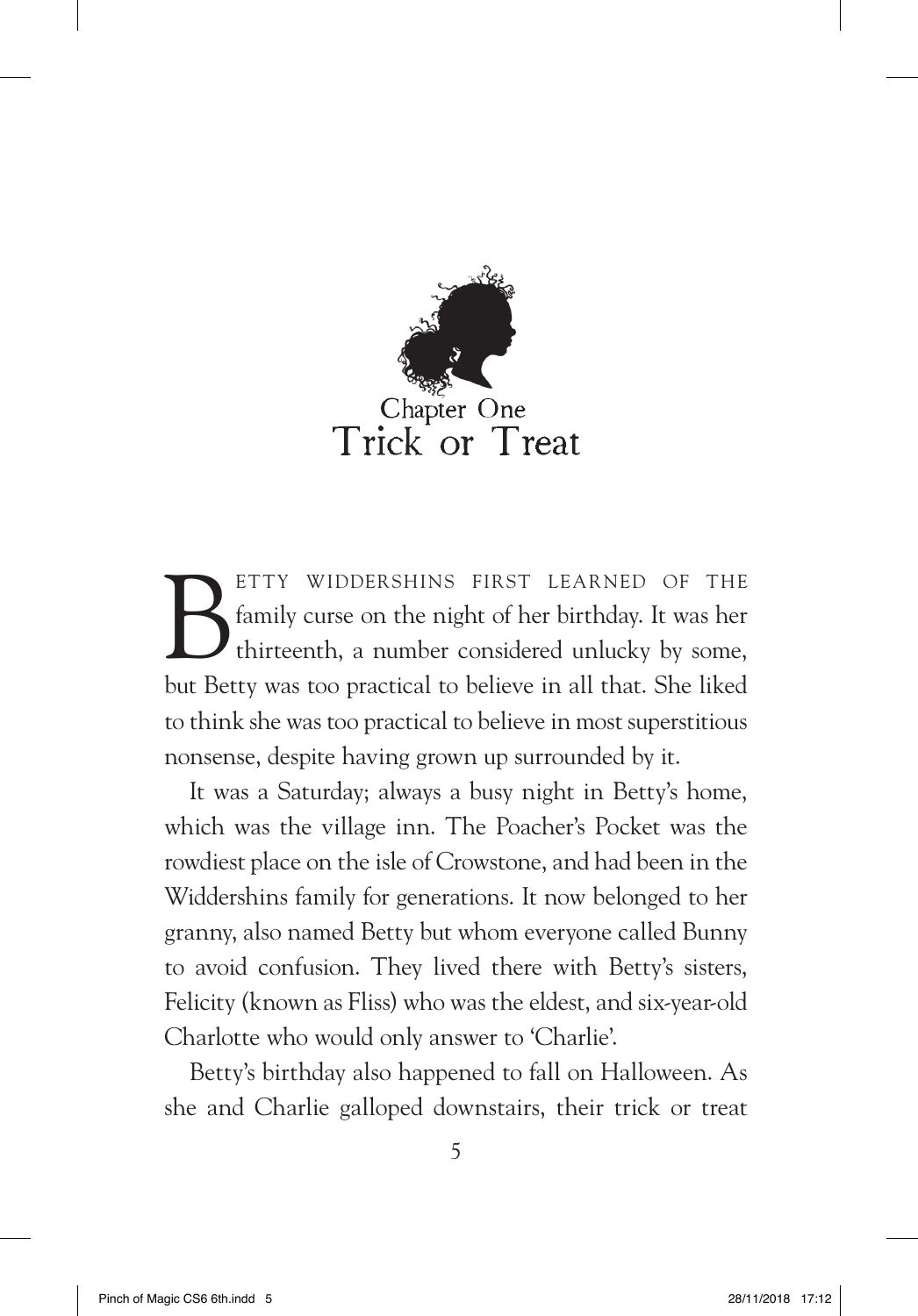costumes billowed behind them in a satisfying, villainous way. In fact, the outfit was helping Betty to feel rather daring, which she was glad of, as she and Charlie were about to break Granny's biggest rule. Only Charlie didn't know it yet.

As they threw open the door to the lounge bar, warm beer-scented air hit Betty's nostrils through the holes in her skeleton mask. She picked up Granny's favourite horseshoe which had clattered to the floor, and placed it back above the doorframe. Charlie did her best witch's cackle to announce their entrance and swished her cape. Grabbing Granny's broomstick from the corner she began dancing round the scuffed tables and mismatched chairs, chanting as her eyes sparkled in her painted green face.

'Trick or treat, trick or treat . . . the marshes are misty and sugar is sweet!' She twirled and hopped like an imp as the regulars looked on in amusement.

'Careful, Charlie!' Betty called, eyeing her sister's cape near the crackling fires. She had lit them earlier after she and Charlie had carved pumpkins into jack-o'-lanterns. She adjusted her long, black cloak and motioned impatiently to Granny, who was wiping down the bar.

'We're off now, Granny,' she said, thankful her face was hidden. She had been planning this evening for weeks, feeling only excitement, but now that it had come to carrying it out she couldn't quite believe her own disobedience. She hoped her grandmother would put the tremor in her voice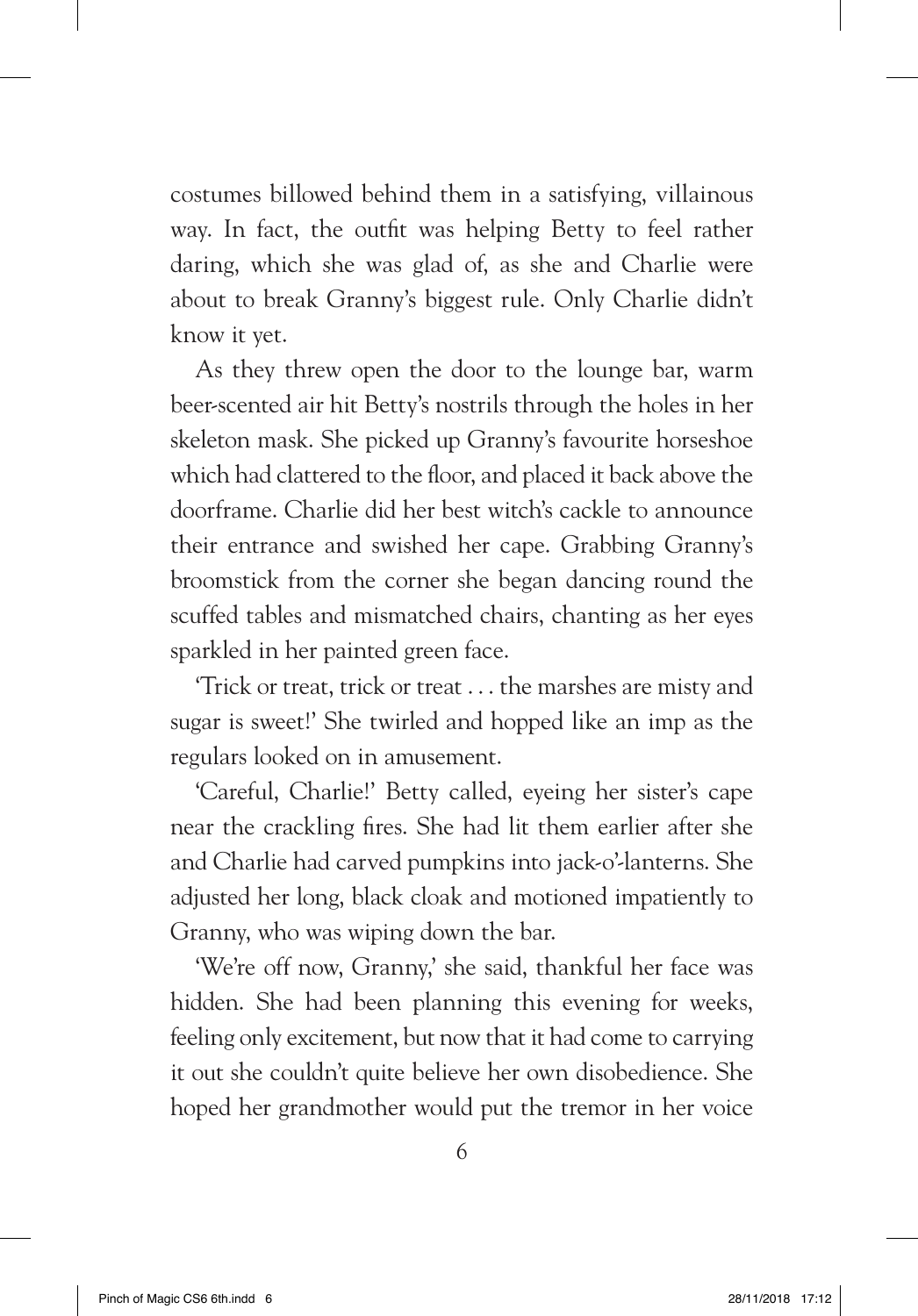down to excitement, and not the nerves that were buzzing inside her like marsh midges.

Granny stamped over. She stamped everywhere instead of walking, slammed doors instead of closing them, and mostly shouted rather than talked.

'Off out scrounging?' she said, blowing grey hair out of her face.

'It's *trick or treating*,' Betty corrected. 'And everyone does it.'

Granny tutted. 'I'm well aware of what everyone does, thank you. And it looks like scrounging to me, when you could be useful here.'

'I've been useful all day,' Betty muttered snippily. Under the hot mask her bushy hair itched against her neck. 'So much for birthdays.'

Granny snorted. Birthday or not, all the Widdershins had to help run the place, even Charlie.

'Only go around the green,' Granny ordered. 'No further, do you hear? And I want you back by—'

'Supper time,' Betty finished. 'I know.'

'Well, mind you are – remember what happened last year.' Granny's voice softened. 'There's birthday cake for later.'

'Oooh,' said Charlie, pausing her imp dance at the mention of food.

Betty caught Fliss's eye as Granny was called away to serve a customer.

'Are you sure you won't come with us?' Betty asked, a note of pleading entering her voice. It had always been such fun,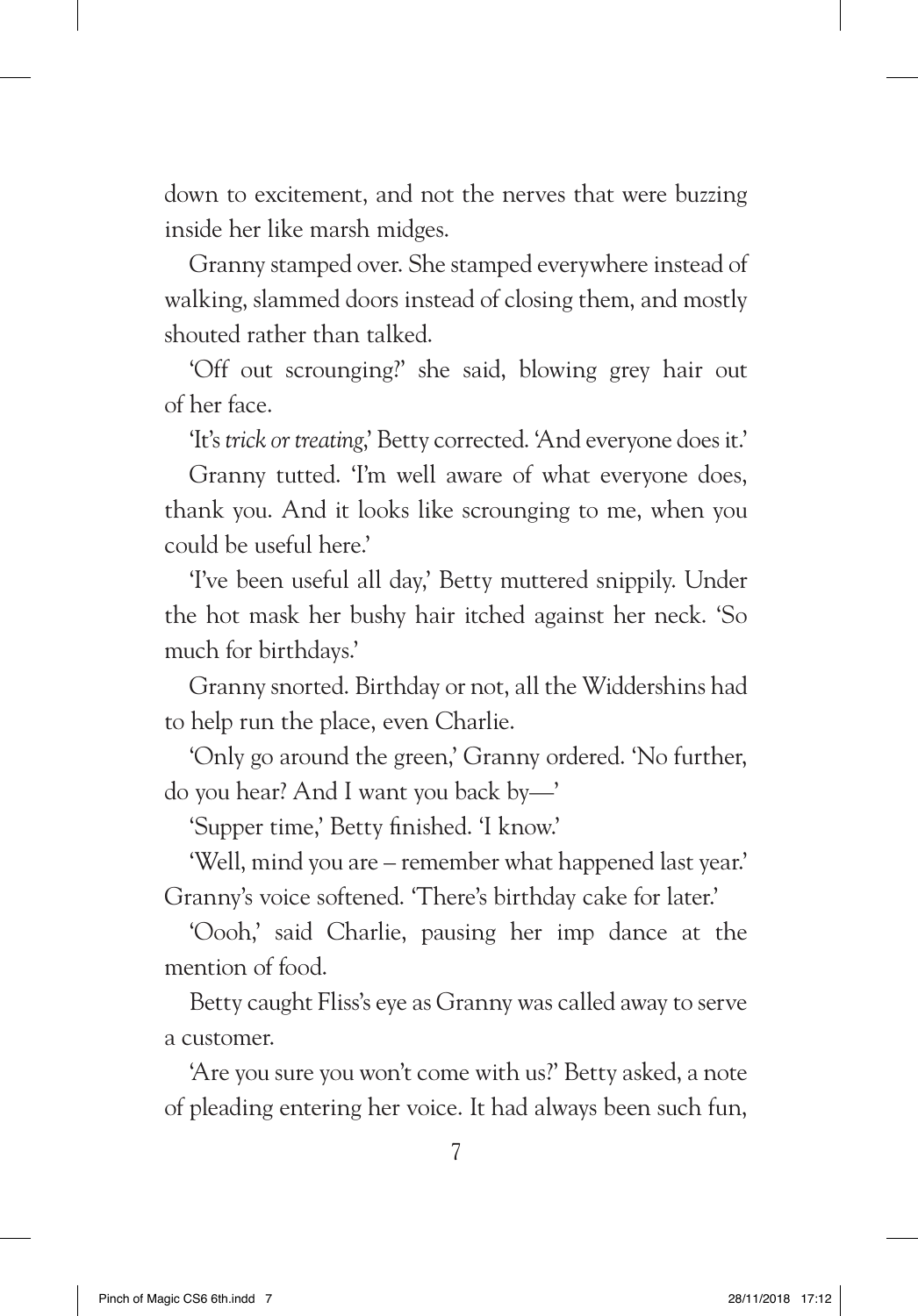the three of them getting into their Halloween costumes each year. 'It won't be the same without you.'

Fliss shook her head, her dark, glossy hair swishing over her shoulders. There was a faint smear of green on her perfect upturned nose, from where she had painted Charlie's face earlier. 'I'm too old for all that. Besides, I'm needed here.'

'Or maybe you don't want to miss Will Turner coming in?' Betty joked. 'Or is it Jack Humble this week? Who's getting the Fliss kiss? I can't keep up, *Flit*.'

Fliss glared. 'I've told you not to call me that!'

Betty rolled her eyes, deciding to keep quiet about the paint on her sister's nose. Since her birthday, Fliss hadn't been herself. She was quiet, even moody at times, and clammed up every time Betty asked what was troubling her.

'Betty?' Fliss said, glancing warily at Granny. 'You *will* stay by the green, won't you?'

Under her mask, Betty gulped. She crossed her fingers within the folds of her cloak, and fibbed. 'Yes. We'll stay by the green.'

Fliss's expression was unreadable as she gazed past Betty to the window. 'It's best you stay close, anyway. It's looking a bit foggy out there. Taking a ferry over the marshes could be dangerous.' She turned away to serve as a hoity-toity regular named Queenie rapped on the counter impatiently.

Betty rolled her eyes at her sister's back. 'Mustn't do this, can't do that,' she muttered under her breath. What had happened to Fliss since her birthday? True, she was as vain as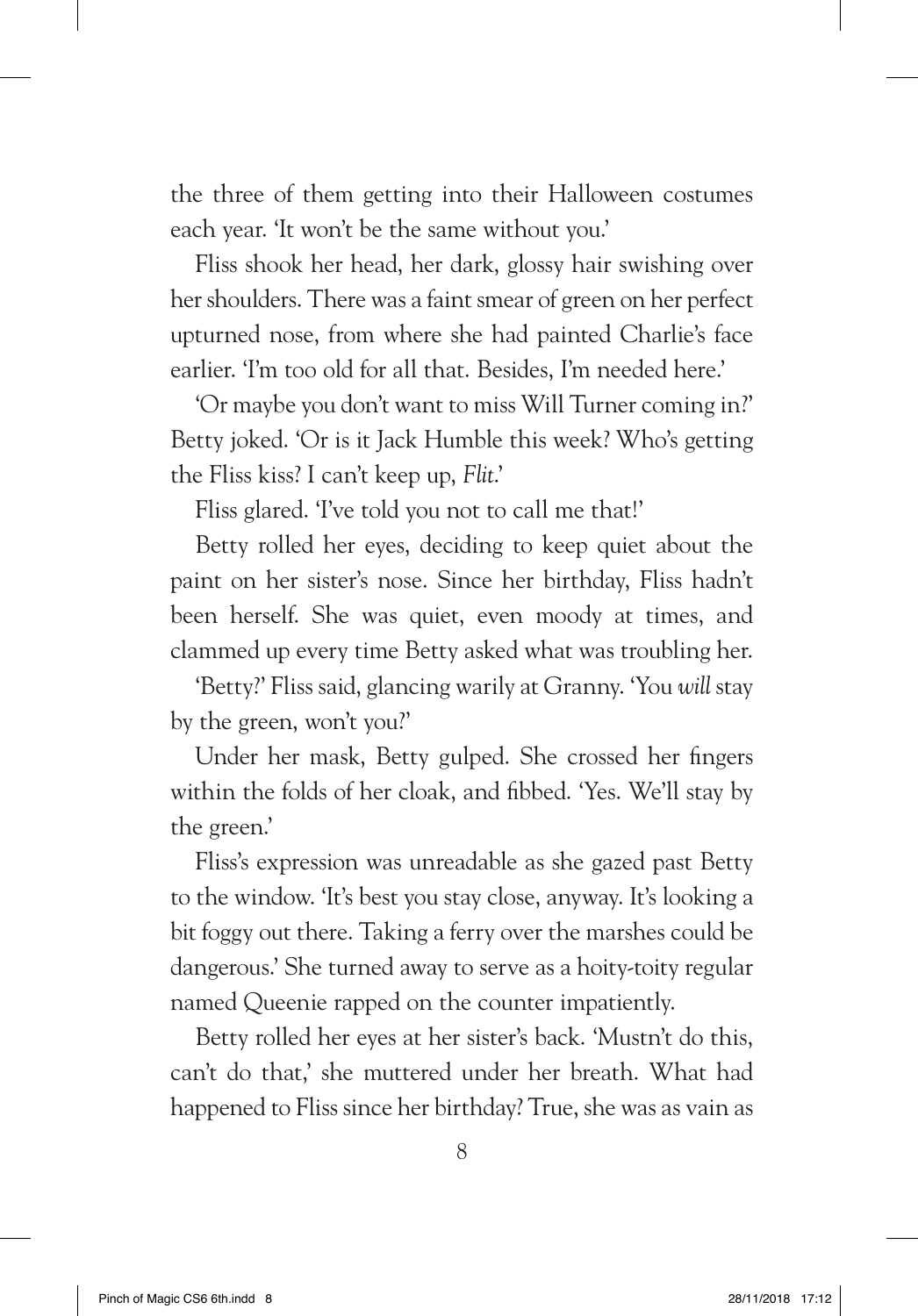she'd always been, often staring broodily into an old mermaid mirror Granny had given her, but all her fun had been blown away with the candles on her cake. In fact, she had started sounding *exactly* like Granny.

Increasingly, Betty felt as though her life at the Poacher's Pocket was a corset tightening around her, with Granny pulling one string and now Fliss yanking the other, lacing her in so she couldn't breathe. Tonight, Betty was determined to cut those strings, if only for a little while.

She called to Charlie, who had interrupted a domino game to proudly show off the gap where her front teeth had fallen out. Together, Betty and Charlie headed for the doors, weaving past tables of familiar faces that Betty knew as well as her own. They were almost at the door when Charlie's foot tangled in Betty's cloak and she tripped, bumping into a table where a sour-faced fellow named Fingerty sat alone. He made an unfriendly noise between a grunt and a growl, scowling as his drink slopped against the side of the glass.

'Sorry,' Betty mumbled, hurrying past.

Icy air snaked round her ankles as she and Charlie squeezed past more customers who were piling inside. Then they were out into the freezing night. But,  $oh - what$  a night . . . *freedom*! Or at least it would be, once they were firmly on the ferry in a few minutes' time. Betty silently cheered, shivering as much from anticipation as from the cold. She felt a flutter of anxiety, too. Fliss had been right: it *was* looking a little misty out here. As far as Betty knew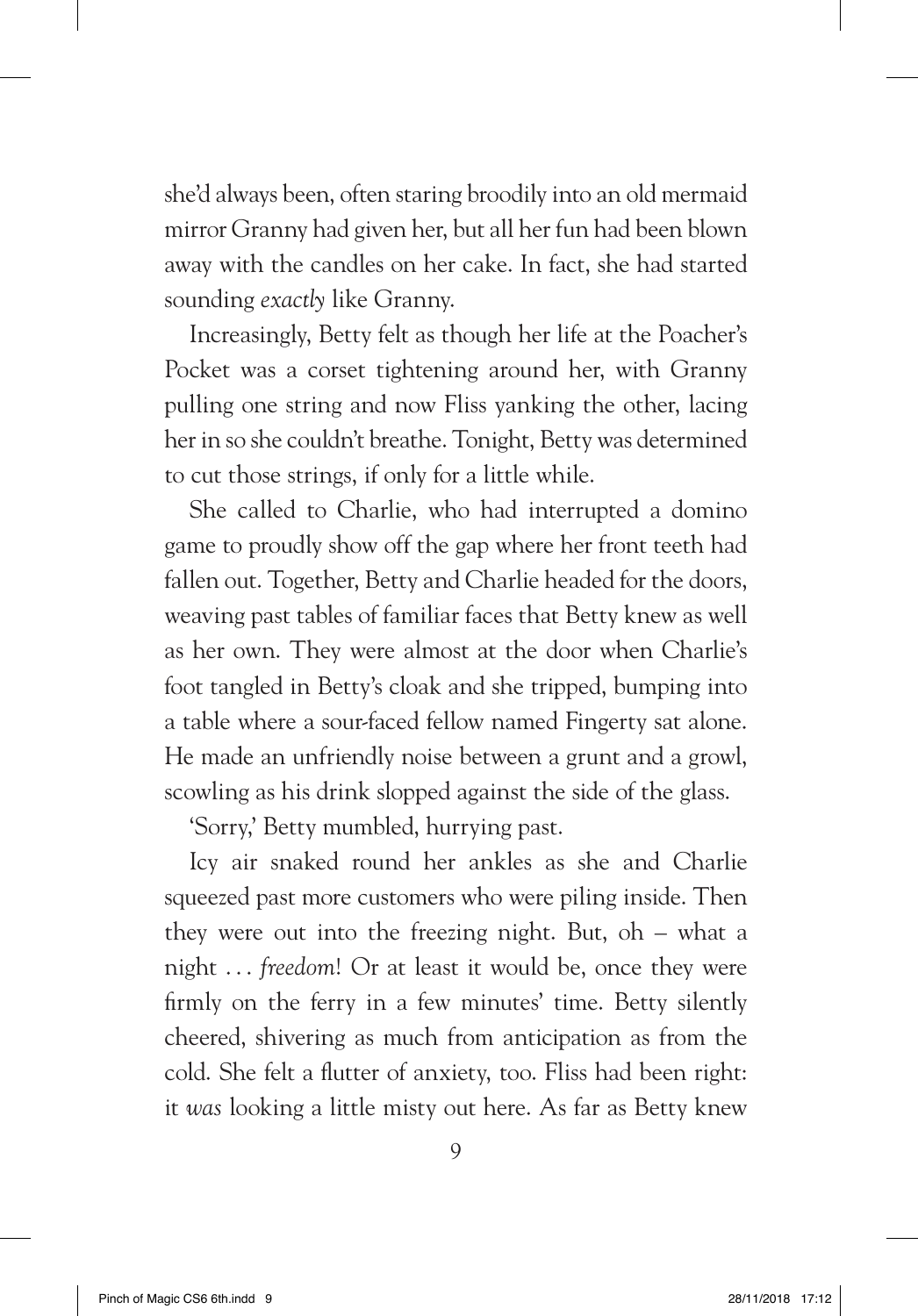(for she had been checking) there was no fog forecast. Yet she also knew the marshes were unpredictable, and that sometimes the forecasts were wrong.

Charlie's breath came in white puffs as she ran ahead, shaking her empty cauldron, the cold not bothering her. Betty strode after her, her eyes sweeping Nestynook Green. There were a few costumed people going from door to door, and she counted five pumpkins glowing on doorsteps. Most of the houses, however, were in darkness. Many people had no wish to be disturbed by masked strangers – for good reason.

Last year, the Halloween fun had been cut short when the bell of Crowstone had started clanging. It was an alarm, and meant that across the marshes the prison beacons had been lit, signifying danger. Calls of 'Trick or treat!' had been replaced with cries of 'Prisoners on the loose! Everyone inside, lock your doors!' Betty and her sisters had raced back to the Poacher's Pocket and sat upstairs, their noses pressed up to Betty's window. While Fliss nervously chewed her nails and Charlie complained about losing out on sweets, Betty had fizzled with excitement, secretly hoping the prisoners might stay on the run for a few days just to shake Crowstone up a bit. Escapes were rare, and growing up in the prison's shadow meant they could almost forget how close it was – and how dangerous it might be. The girls had watched and waited, but apart from two prison warders searching with lanterns they saw no one. By breakfast the excitement was over, for they'd heard the felons had been caught on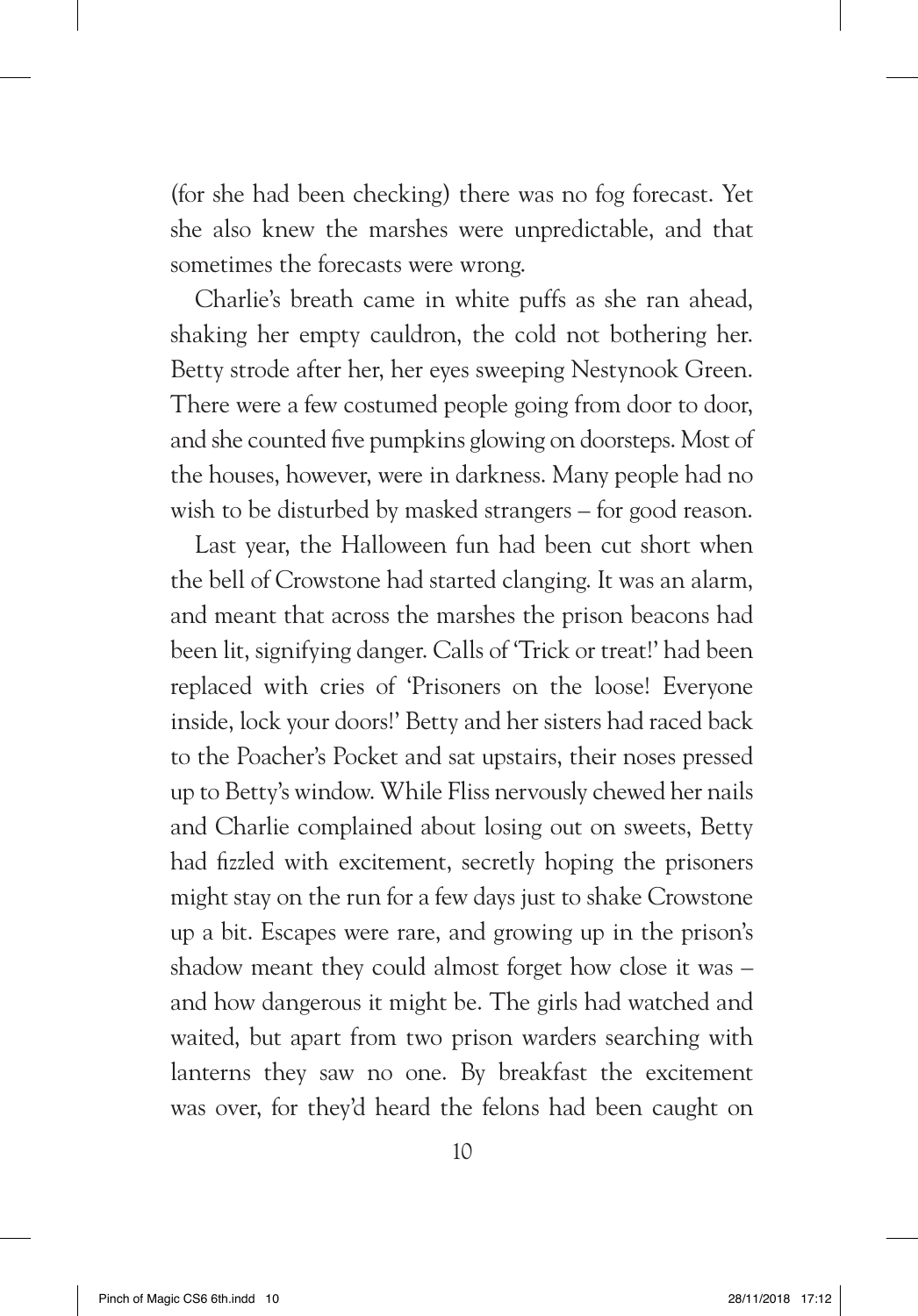the marshes. Betty had always followed any tales of escape with interest, as she sometimes felt like a prisoner herself. Unfortunately, the story of inmates on the loose had been added to Granny's collection of excuses which prevented the girls from wandering too far.

Snapping back to the present, Betty glanced back at the Poacher's Pocket. Fliss had once described it as a knackered old racing pigeon, with its loose tiles and shutters flapping like raggedy feathers. It perched at the edge of Nestynook Green, its weathered bricks a patchwork of the years gone by. Time had nudged it like an elbow, and now the whole building slumped drunkenly to the left. The light from the windows glowed amber, broken by moving figures within and a few hagstones and other lucky charms Granny had strung up. No one was outside, no one suspected.

Good. The possibility of being hauled back by an enraged Granny was both scary and humiliating. Sure, Granny had a foul temper, but it was the consequences Betty feared most. If Granny found out what Betty had planned, she would never let her take Charlie out alone again . . . and any chance of adventure would vanish. The corset laces would tighten, squeezing the life out of her.

Already Charlie had knocked at the first house, chorusing 'Trick or treat!' before sweets were popped into her cauldron. She skipped back to Betty, unwrapping a sticky-beak toffee from Hubbards', the sweet shop. 'Didn't you bring anything to put your treats in?'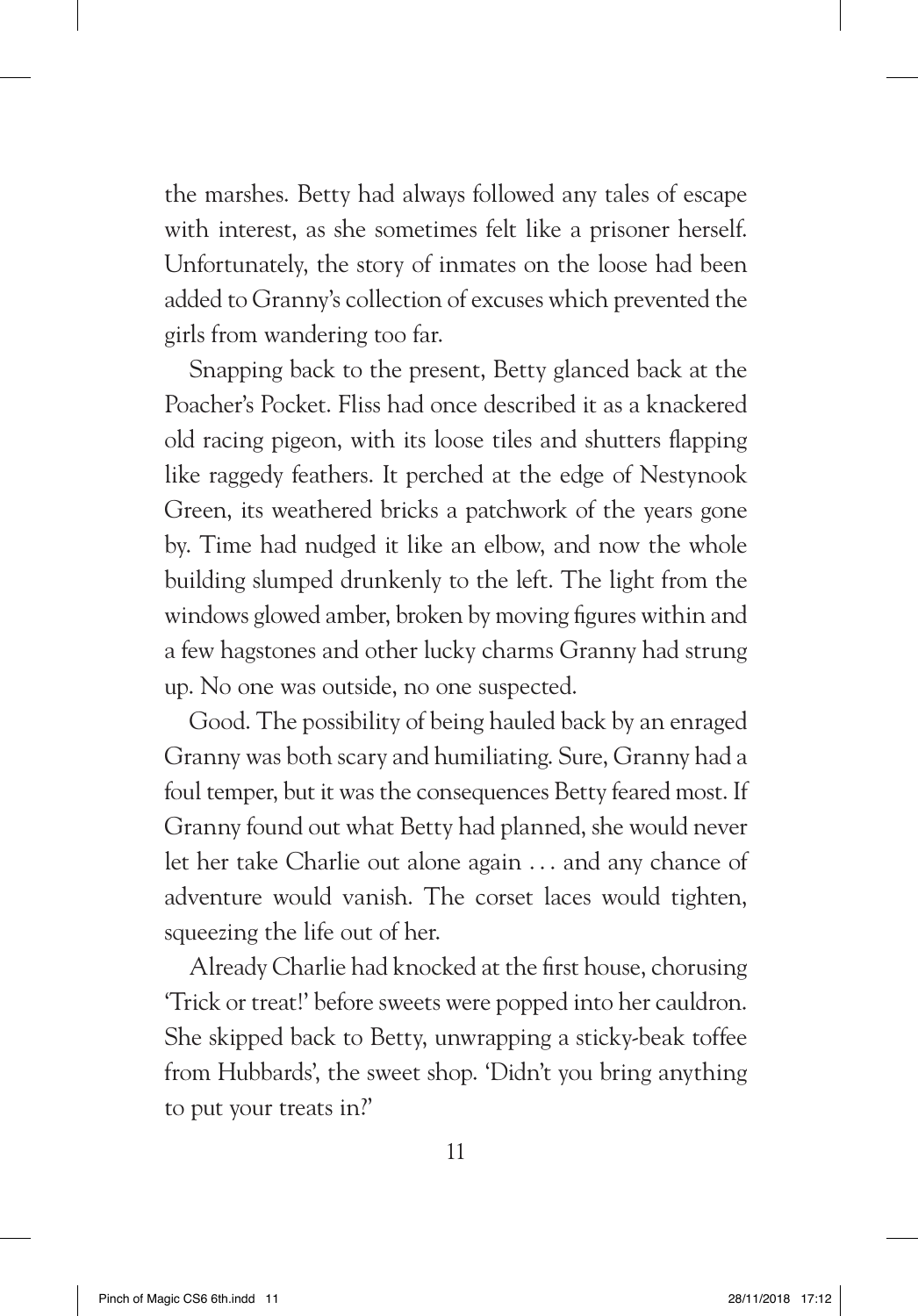'Nah, I'll just pinch a couple of yours,' said Betty, poking through the cauldron until she found her favourite: a marshmelt. A plume of powdered sugar wafted off it as she stuffed it into her mouth, crunching through the wafer shell into the whipped centre. She checked the clock on the craggy old church as they neared the lane beside it. Seven minutes. Under the mask, her temples prickled with sweat and her pulse began to race. *We can't get caught, not now ... not when we're this close.* With another glance back at the inn she took Charlie's sleeve and urged her towards the lane. 'This way. I've got a surprise for you.'

'A surprise?' Charlie looked up at her, wide-eyed. 'But you told Granny we were only going round the green. You said—'

'I know what I said.' Betty shepherded Charlie in front. 'But you and I are about to have a little adventure, which is why I need you to keep this our secret. Can you do that?'

Charlie gave a mischievous, gappy grin between chews. She nodded, her pigtails bobbing. 'What kind of adventure?'

'We're going to Marshfoot.'

'Jumping Jackdaws!' Charlie's huge green eyes suddenly looked even huger. '*Marshfoot*? But that's ... that's on the ferry!'

'Yes, it is.' Betty patted her pocket, feeling the weight of three coins there. It had taken her weeks to scrape together the return ferry fare, at a cost of a silver Raven each. She had managed it by saving the small amount of pocket money Granny allowed them, as well as whatever she came across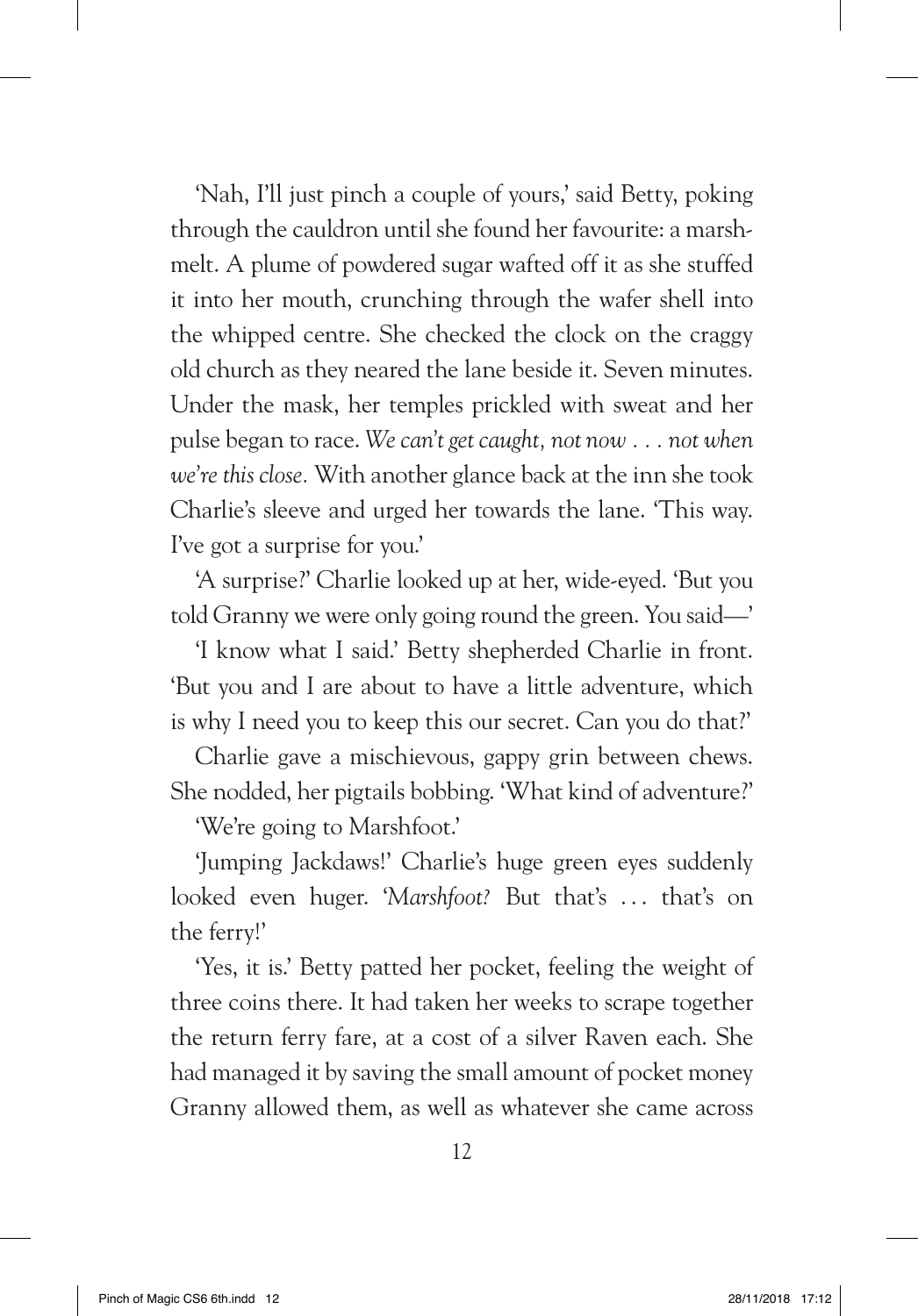when sweeping the floor of the Poacher's Pocket. She'd hoarded every coin: Rooks and Feathers. They'd all added up, and now that Fliss wasn't coming there was money to spare.

'But Betty, we'll get caught!'

'Not this time.'

'That's what you always say before something goes wrong.'

Charlie had a point here, but Betty wasn't to be deterred. 'I've got it all figured out.' She was so confident that she had even thought up a new motto, but she was saving that.

'What if Granny finds out?' Charlie whispered, half gleeful and half afraid. 'We'd be in for it then!'

'She won't,' said Betty. 'Why do you think I chose tonight? Everyone's going to be dressed up, or wearing masks. It's perfect! If no one knows it's us, no one can rat on us to Granny.'

'What's in Marshfoot?' Charlie asked. 'Bigger houses? More sweets?'

'Better than that.' Betty shooed Charlie further down the darkened lane. 'There's a *fairground*. Bobbing apples, and soul cakes, and a prize for the best costume . . . and candyfloss!' *And adventure*, she added in silent defiance. She didn't care where they escaped to – as long as it was out of Crowstone. Marshfoot was both far enough to feel satisfyingly daring and new, and close enough to get away with it. Sneaking off to the unknown like this felt like scratching an itch that had been there all her life.

'Candyfloss!' Charlie breathed. Since she'd lost her front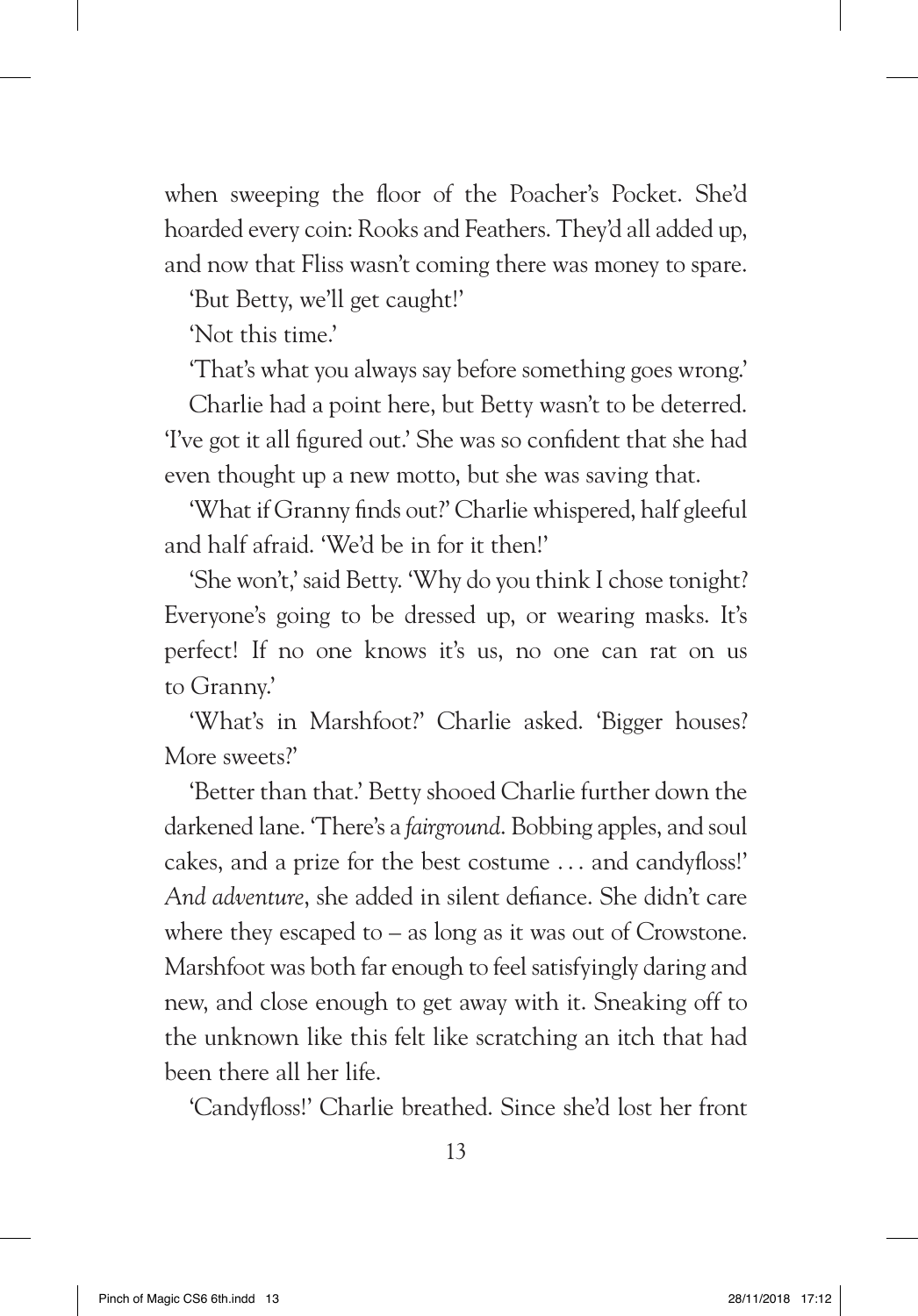teeth her sweet little voice had a slight lisp to it. She slipped a hot, sticky hand into Betty's. 'But it's so far away. What if we don't make it back in time for cake?'

'We'll easily make it back,' said Betty. 'I've got it all planned. And they're not going to eat my birthday cake without me! But hurry – we've only got a few minutes before the ferry leaves.'

They slipped further down the lane, rounding the corner. Beneath the mask, Betty grinned triumphantly, her heart racing. They were really going to do it! They would finally get to see what life beyond Crowstone was like, and all because of her.

Betty loosened the cloak round her neck and they started to run. Beside her, Charlie counted glowing jack-o'-lanterns and carved turnips in windows, pointing out one she had made yesterday which was on the school steps. They followed them along the cobbled streets like wraiths leading them to the Misty Marshes.

Soon the houses became fewer, and then the crossroads were in sight and there were no houses at all. Instead, some distance away across the marshes, rows of tiny prison-cell windows glowed yellow, like watchful eyes in the blackness. Rising even higher, another light flickered from a solitary tower that loomed over the rest of the building.

Charlie slowed to a walk, and they sidestepped to allow a couple of people, hurrying for the ferry, to pass. 'How long has Father been in there now?' she asked.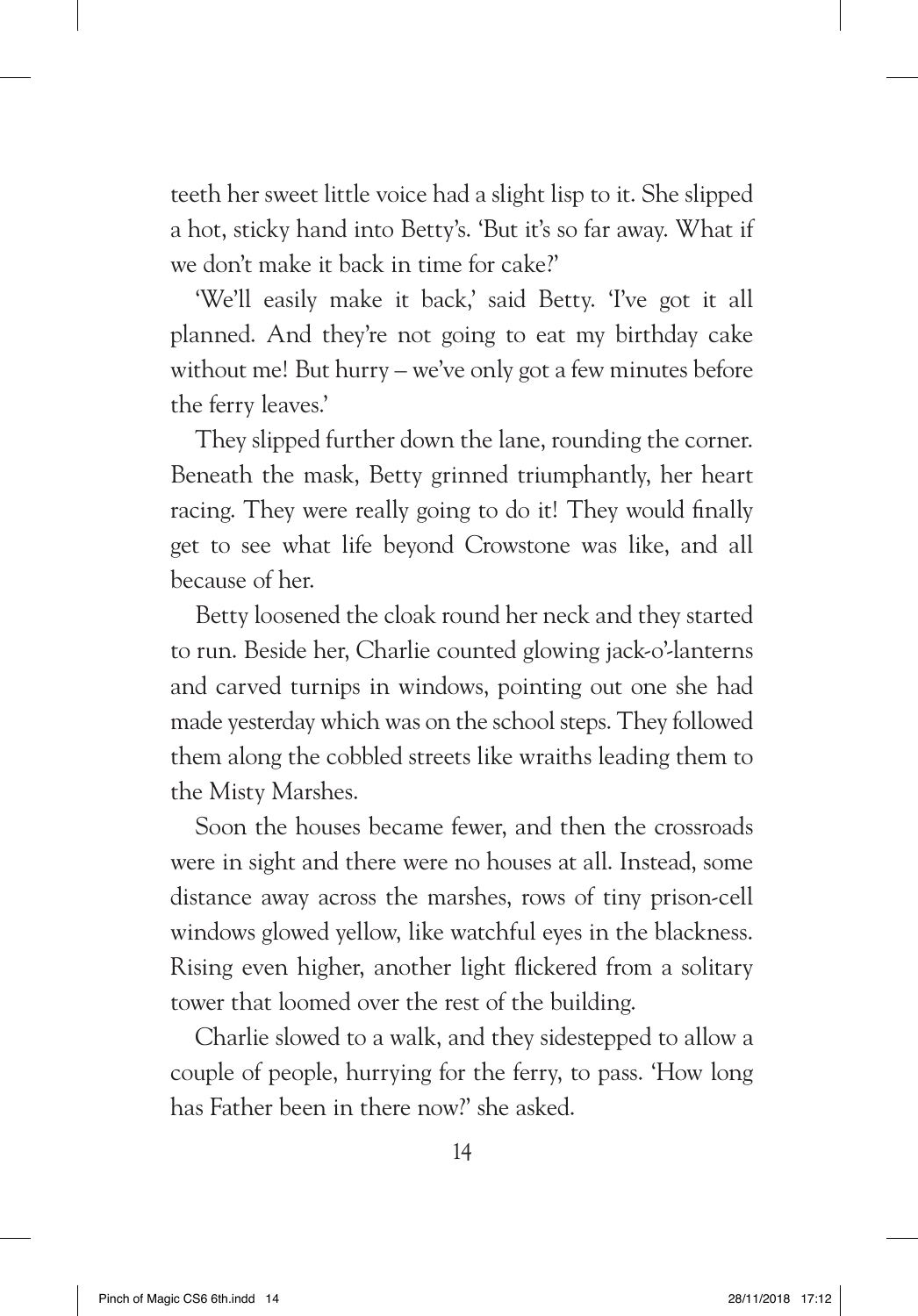'Charlie!' Betty scolded, hoping those in front hadn't heard. She lowered her voice. 'Two years, eight months.' She paused, rummaging through dates in her head. 'And four days.'

'How long till he gets out?'

Betty sighed, feeling a familiar mixture of emotions at the thought of their father: sadness, frustration, disappointment. Like their mother's death, his absence had hit Betty and Fliss harder than it had Charlie. Even if Barney Widdershins was, in Granny's own words, a useless toe rag, Betty couldn't help but feel some sort of loyalty towards him. He wasn't much of a father, but he was the only one they had. 'Two years, three months and twenty-six days,' she answered finally.

'Why you whispering?' Charlie asked. She had been only three when their father was taken away, and the lack of contact since meant she had never been close to him, merely curious. 'You're always telling Fliss there ain't no point getting 'barrassed about him being in there.'

'*Em*barrassed,' Betty corrected. If they lived anywhere else she *would* squirm about it, but almost everyone who lived near the prison did so because they were related to someone on the inside. 'No, there isn't. But don't blab about personal stuff when we're meant to be undercover. You never know who's listening. Now get a move on, I can see the ferry waiting.'

'Oh!' Charlie grinned and pulled her witch's hat lower on her head, clearly enjoying being up to no good.

Betty ran ahead, with Charlie scampering behind. Her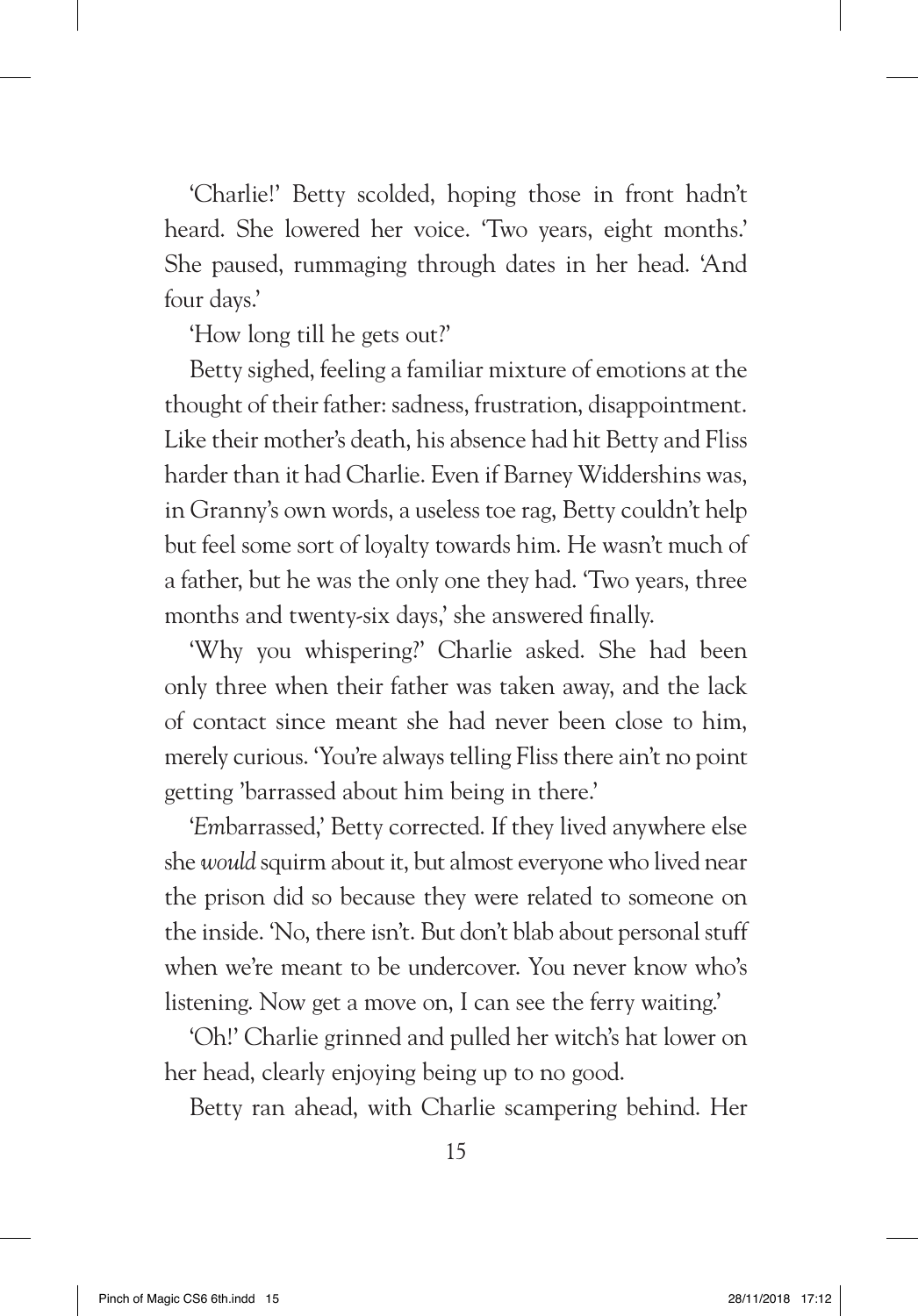gaze fixed on the prison. Which cell was Father's? From here it was impossible to tell. Prisoners often moved. He might not even be in the same cell now, not that Betty would know. It was six months since Granny had last taken Fliss and Betty with her to visit. Apparently their father had claimed he was too miserable and ashamed to see his daughters, or even respond to their letters.

Betty glared at the prison. *He should have thought of that before he got himself pinched*. She gave the prison a last scowl before looking away, determined not to let her father ruin tonight like he ruined everything else. They reached the ferry, running the last few steps. Evidently the fog warning hadn't changed for the worse, as the ferryman appeared unconcerned about the wispy mist that was wreathing around the boat. There were a handful of costumed people on it already, who also appeared to be heading for the Halloween Fayre. Betty paid their fares then squeezed on to the narrow seat next to Charlie.

She glanced gleefully back the way they had come. Had they really got away with it? It had been so easy! Still, she tapped her toe impatiently until the ferryman pushed off, and then they were gliding over the water.

'*Adventure awaits the audacious!*' Betty whispered in excitement. (It was the first time she had spoken her new motto aloud, and she had been dying to say it all day.)

Charlie was unimpressed. 'What colour candyfloss do you think they'll have?'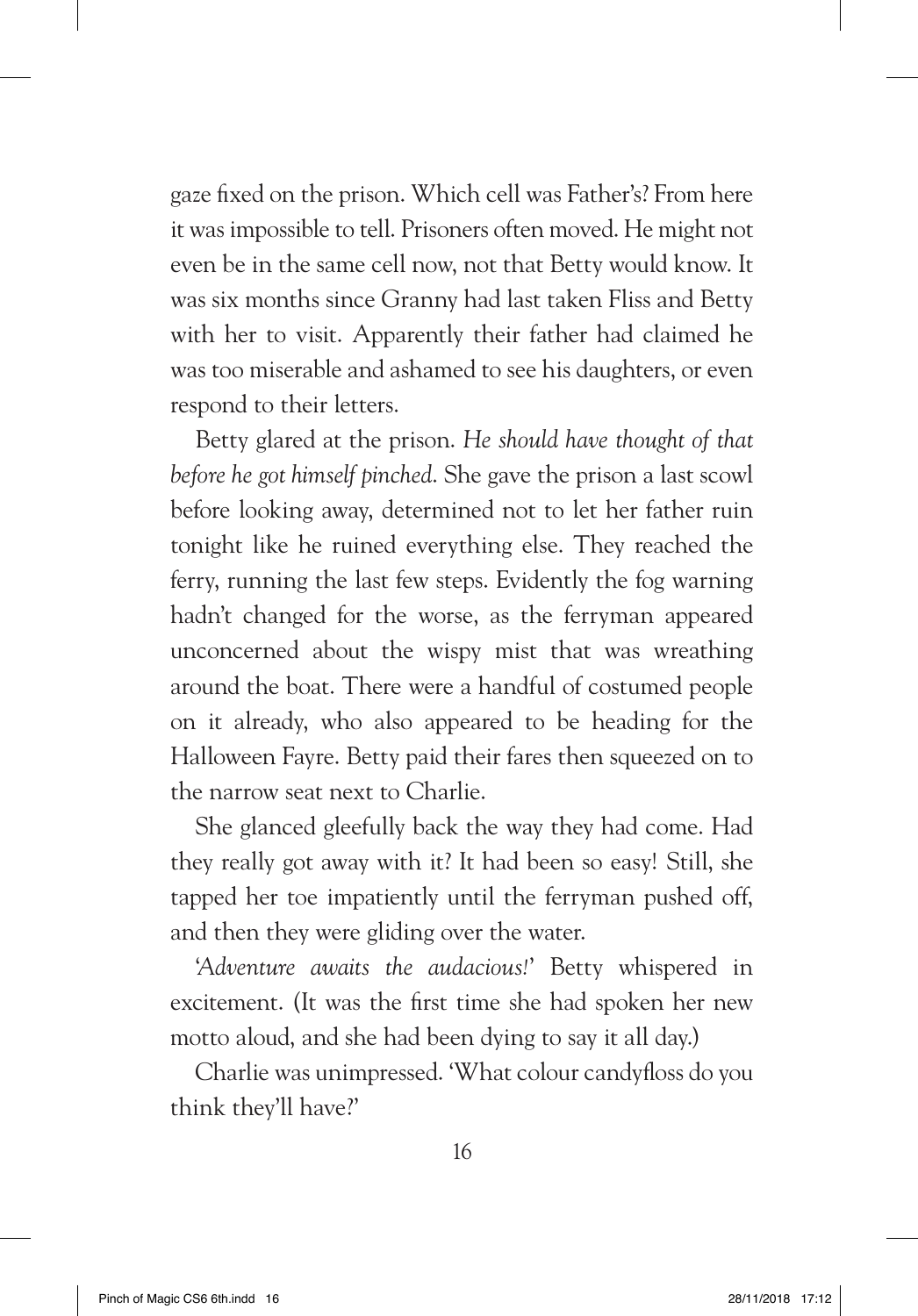'Green, perhaps, or orange . . .' Betty trailed off, staring back to shore. A little way along from the ferry was the harbour. Somewhere among the other boats was their own, a ramshackle ensemble of rotting wood that their father had won in a bet and had been trying to fix up ever since, without success. Perhaps he never would. For once, Betty didn't care. She didn't need Father, or his boat, for adventures. Here, on the marshes by night, she wasn't just the middle Widdershins sister: plain and blunt against Fliss's prettiness and charm, and sensible next to Charlie's cuteness and mischief. Here, she was Betty the Brave; Betty the Explorer! She could go anywhere, do anything!

Everything looked different, more eerie and mysterious, and in the distance she could see strange flickering lights, like magical orbs hovering above the water's surface. People called them will-o'-the-wisps. Some said they were the souls of those who'd died on the marshes, others believed they were mischievous sprites, trying to lead travellers astray.

She stared towards the prison. They would pass this first, located on the island of Repent, which was one of three nearby craggy isles on the marshes. The second, smaller island was known as Lament, where all of Crowstone's dead were buried. Betty had been there only twice, most recently when her mother died shortly after Charlie had been born. A pang of sadness crept over her at the memory, still raw even now.

The final island was called Torment. It was out of bounds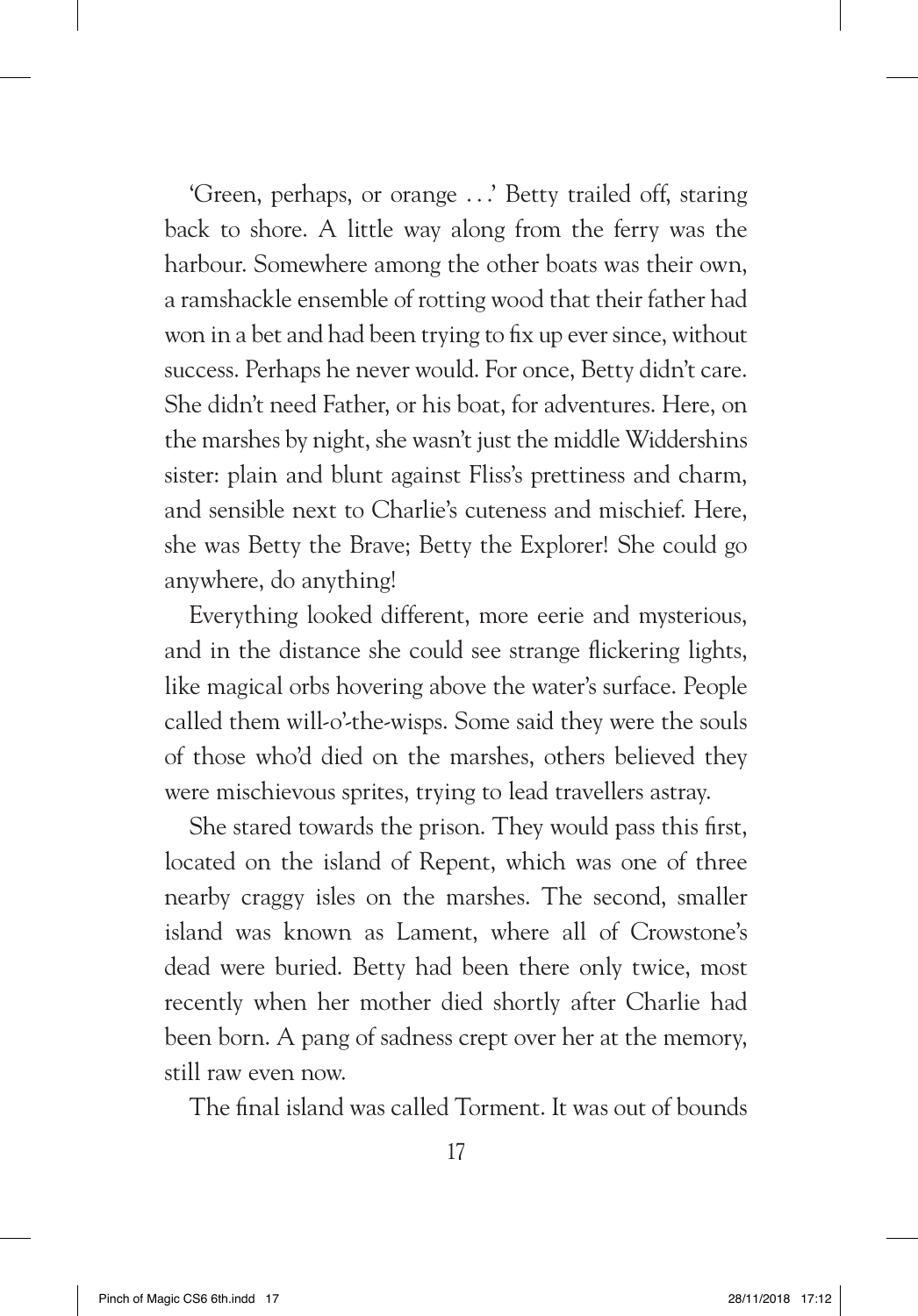for those who lived on mainland Crowstone. Those on Torment had been exiled: people who had been released from the prison, but still had punishment to serve by not being allowed to return to the mainland, or those who had committed crimes not serious enough to be locked away for, but enough to warrant being banished. Collectively, the three places were still part of Crowstone and were known as the Sorrow Isles. Along with mainland Crowstone, they were all the girls had ever known – and the farthest any of them had ever travelled.

Tonight, after all Betty's longing, that was about to change. It was her birthday gift to herself, she decided. A step towards the life she wanted, one of opportunities and adventure; one where she would have golden sand crusted under her fingernails instead of coal dust.

The boat had not gone far when Betty became aware that something was happening. The Misty Marshes were living up to their name: the prison's lights had vanished. Instead, all that could be seen was thick, swirling grey mist, and it was curling around them, chilling their bones. Her scalp prickled with dread. A mother sitting opposite drew her small son closer, muttering in concern.

'Betty?' Charlie tugged at her sleeve. 'What if the boat gets lost, or we can't find our way back from Marshfoot—'

Betty swallowed. Granny had used many excuses over the years to avoid taking the girls too far, and now those warnings came flooding back. '*We could miss the return ferry .. . lost*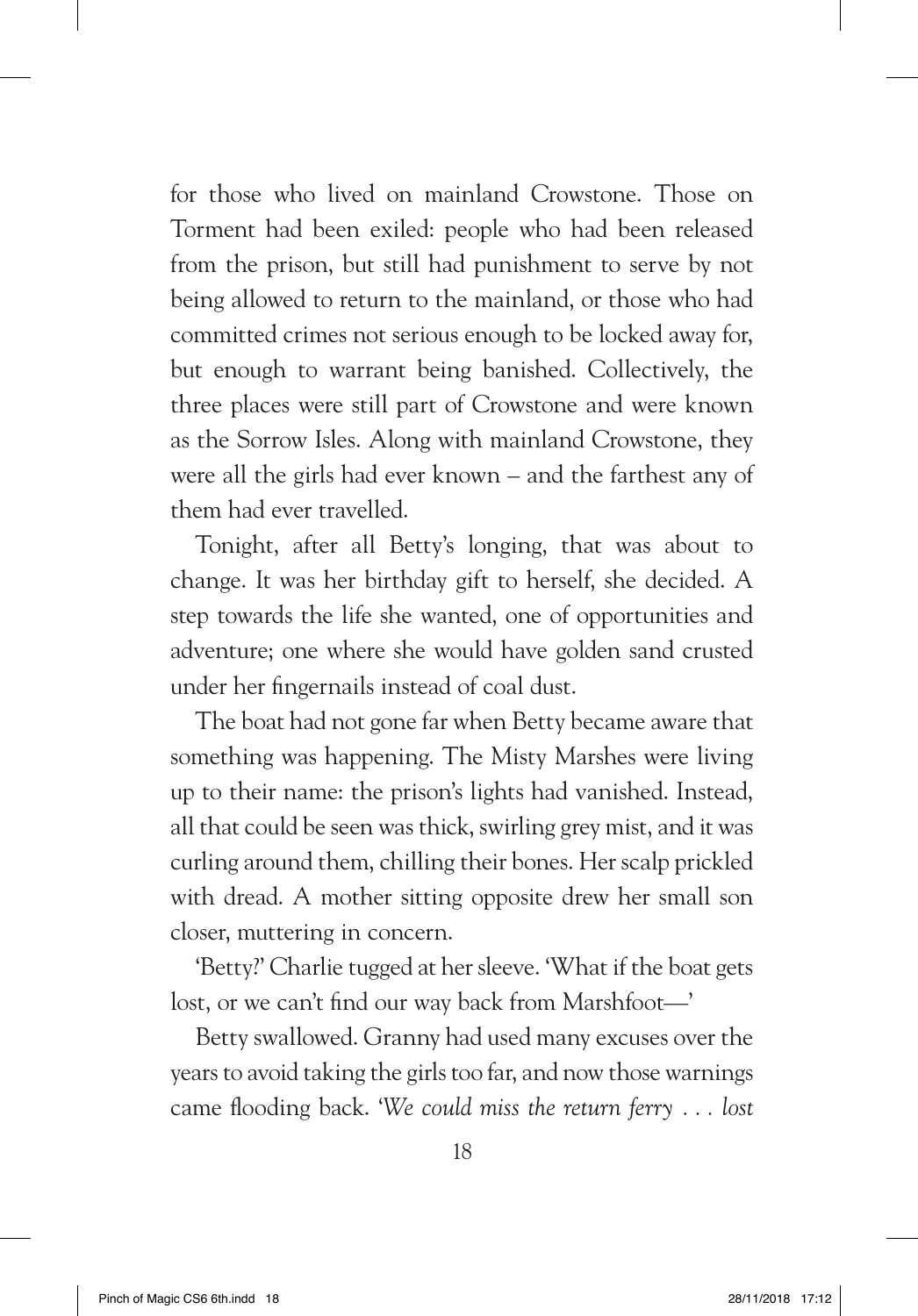*boats have struck rocks and sunk into the marshes . . . people say there's still slavers in these parts, just waiting to snatch people away and sell them . . .*' Suddenly, she didn't feel so smart or brave. She felt rather silly, and worried.

'It's getting hard to see!' the lady with the young boy called to the ferryman.

'Aye,' he grunted. 'May just be a pocket. If it don't clear in a minute we'll have to turn back.'

Charlie's bottom lip wobbled. 'B-but my candyfloss . . .'

Betty didn't answer, fighting to appear calm for her sister's sake. Perhaps Granny *hadn't* been too cautious. Perhaps she was right to be afraid ...

The temperature plummeted as thick, freezing fog wrapped around the boat, frighteningly fast. This wasn't a pocket. It was all around them. The ferryman stopped rowing, lifting his lantern. Betty felt Charlie's small hands reaching for her. She wrapped an arm round her sister's shoulders, and lifted her free hand in front of her face. It was almost touching her nose before she could see it.

A huge bump shook the boat. There were screams and gasps as it rocked dangerously on the water.

'What's happening?' Charlie's voice was high-pitched with fear. Her fingers dug into Betty's arm painfully.

'I don't know!' Betty gasped, clutching the side of the boat. Freezing water slopped up her elbow. 'Did we hit a rock?'

*'I want to go home!*' Charlie wailed, all thoughts of candyfloss forgotten.